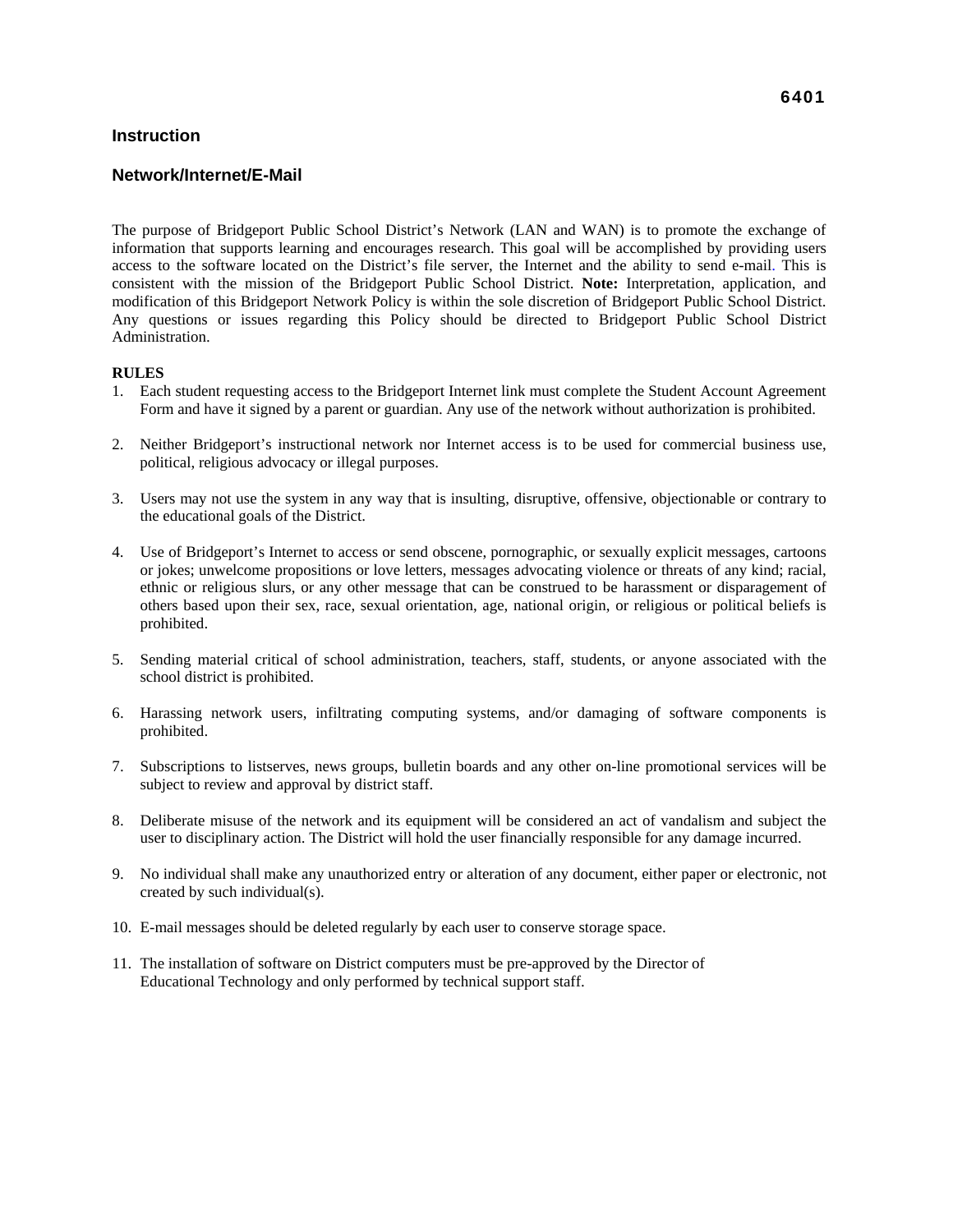- 12. Profanity or obscenity will not be tolerated. All community members shall use language which is appropriate for school situations as indicated by the Bridgeport Schools' Code of Discipline.
- 13. Impersonation, anonymity, or pseudonyms are not permitted. Individuals shall be held responsible for their actions and words.
- 14. No individual shall use the District Network for the purpose of on-line shopping.

## **SECURITY**

The District assumes no responsibility or liability if documents stored on District equipment are lost or damaged, nor will the District be responsible for security violations beyond the proper punishment of those persons involved in such violations. The District employs Filtering Software in an effort to block objectionable content, however, no software is 100% foolproof. The District assumes no liability for the access of such material.

- 1. Users will respect the rights and property of others and will not improperly access, misappropriate or misuse the files, data, or information of others.
- 2. Users will not share their account with anyone or leave the account open or unattended.
- 3. Users will keep all accounts and passwords confidential to other users, however all system passwords and/or encryption keys must be available to the District Administration.
- 4. Users are responsible for content and maintenance and backing up of their own files.
- 5. Users will be liable for violations occurring under their accounts.
- 6. If a user suspects his/her account has been violated or accessed, it is his/her responsibility to report it to District personnel.

## **PROPERTY RIGHTS**

The District has the right to specify who uses its equipment and the information contained therein, under what circumstances, and to what purpose. Use of District equipment and software for private or personal business is strictly prohibited and will subject the violator to disciplinary action.

- 1. The District reserves the right to limit the amount of time a file may be stored on the network system.
- 2. All electronic material stored on/or sent from the Bridgeport Public Schools network is the property of the district and subject to review at any time.
- 3. Use of the system is subject to periodic unannounced inspection and may be accessed and copied by the District for monitoring and disciplinary purposes without user's permission. Accordingly, one should not use the system to transmit personal information about oneself or others that one would not want a third party to read.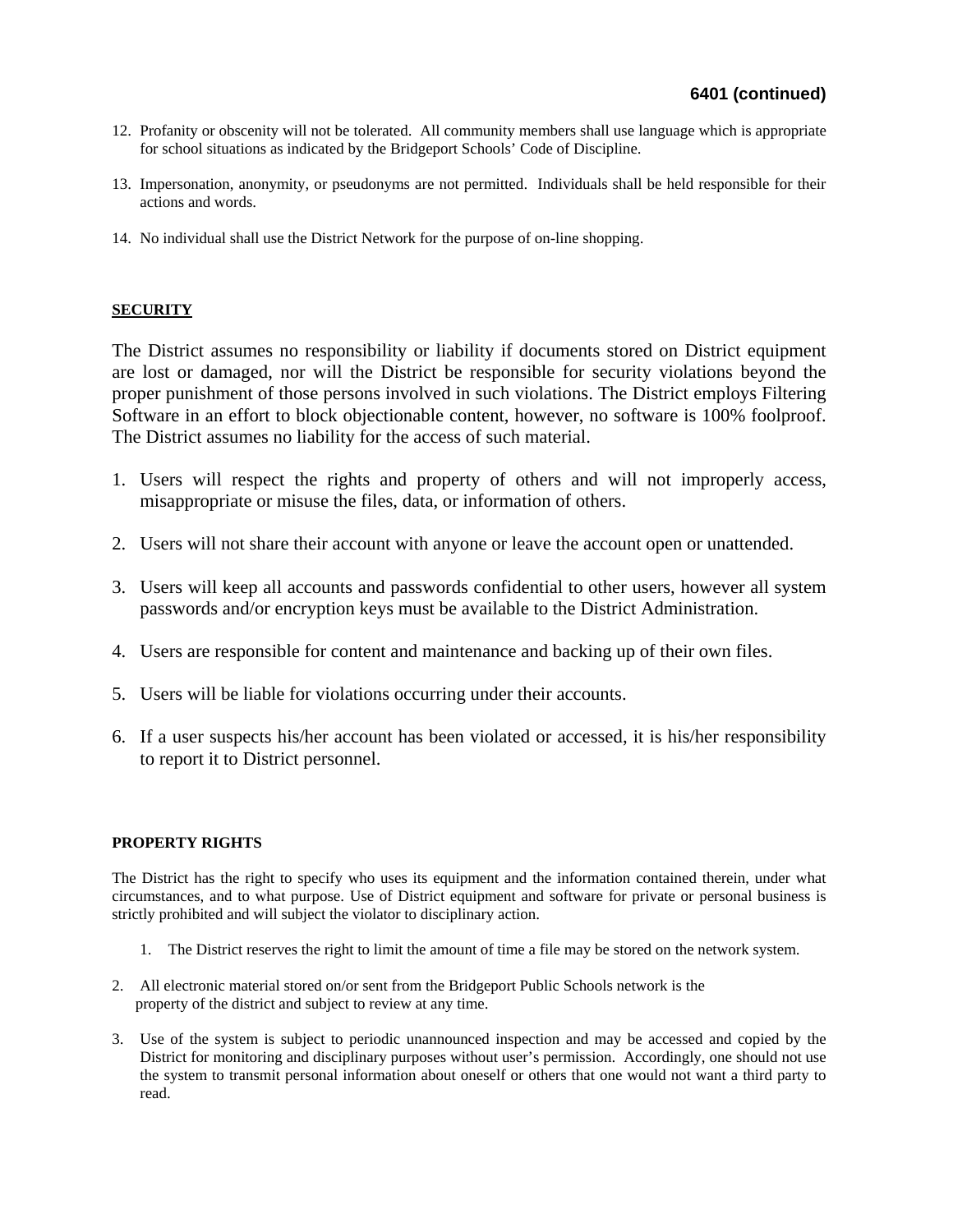# **6401 (continued)**

#### **PENALTIES FOR INAPPROPRIATE USE**

- 1. Any user violating these rules, applicable state and federal laws or posted classroom and district rules, is subject to loss of network privileges and any other District disciplinary options provided by State Statute, Board Policy, or Bridgeport Public Schools' Code of Discipline, including, but not limited to loss of network/Internet privileges, suspension and/or expulsion.
- 2. Users, who intentionally damage equipment, attempt to load or download unauthorized software, access another user's account or school accounts, or show disregard for these regulations, shall be subject to disciplinary action.
- 3. Damage caused to other networks accessed, will subject the user to the same disciplinary action as damage to the Bridgeport Network/Internet as well as any possible criminal charges.

## **WEB GUIDELINES**

- 1. Web pages must comply with school rules, local, state and federal laws and regulations.
- 2. Building-based, instructional or informational web sites must be approved by the building principal or designee prior to posting.
- 3. All content, including links to other websites, must be reviewed by the classroom teacher and/or webmaster prior to posting.
- 4. Personal information about staff and/or students, including, personal telephone numbers addresses, and student e-mail addresses may not be posted on Web sites.
- 5. The publication of staff or student work on the Bridgeport Public Schools Internet Web sites will require permission of the student, parent or staff member prior to posting. If photos are used, only the first name and last initial will be included for identification.

# **COPYRIGHT INFRINGEMENT AND PLAGIARISM**

- 1. Users will not plagiarize works that they find on the Network/Internet. Any information obtained over the network/Internet shall not be used without giving proper credit to the original author and is subject to plagiarism and copyright laws.
- 2. Any information posted on Web sites must be the original material or be in the public domain. In the event information is not derived from an original or public domain source, it cannot be published on the Web, on district Web sites or file servers without the explicit written permission of the author.